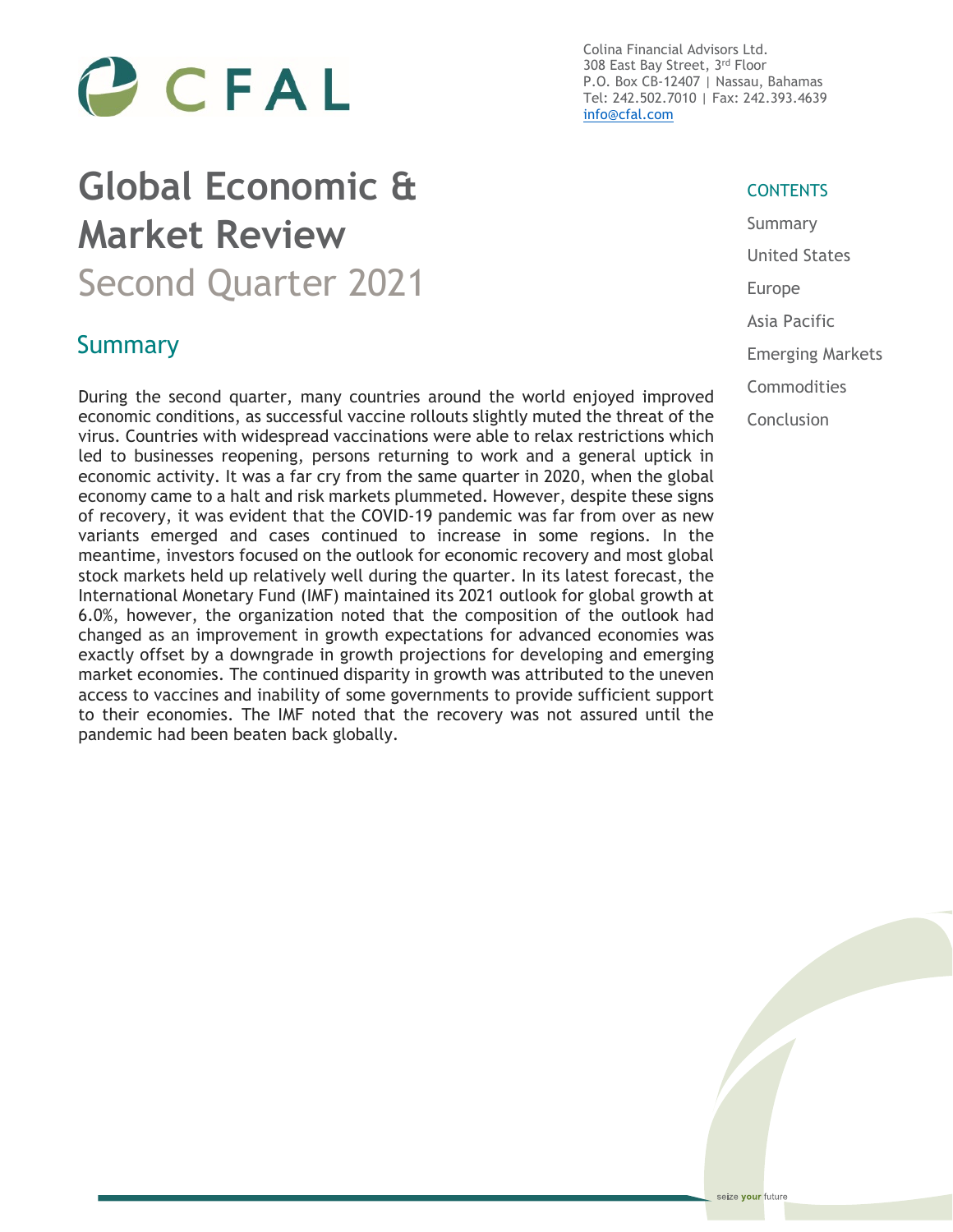#### **CFAL Global Economic & Market Review Q2-2021**

#### United States

US equities extended their gains in the second quarter as the economic recovery continued and government stimulus measures remained in place. Amongst the three major indices, the Nasdaq posted the strongest gain adding +9.49%. The S&P 500 followed with a return of +8.17% while the Dow Jones Industrial Average was up +4.61%. In the bond market, US Treasuries and Corporates partially erased the previous quarter losses with gains of +0.67% and +3.60% respectively while high yield issues returned +2.77%. In June, the US Federal Reserve announced that it expected to raise interest rates earlier than previously forecast due to rising inflation and rapid economic growth. The Fed now expects to raise rates twice in 2023 after previously stating that rate hikes would begin in 2024. The US economy grew at an annualized rate of 6.4% in the first quarter as consumer spending continued to fuel the recovery. However, a surge in demand for goods and services led to a jump in prices during the quarter, resulting in a 4.2% (April) and 5.0% (May) year over year increase in the consumer price index compared to a 1.9% rise in March. The labor market also saw increased demand for workers and the economy added 850,000 jobs in June, the largest gain since August 2020. However, despite the gains, the unemployment rate saw a marginal increase to 5.9% from 5.8% in the previous month. Near the end of the quarter, President Biden received bipartisan support for a \$1.2 trillion nationwide infrastructure plan to improve roads, bridges, and undergo other infrastructure projects over the next 8 years. The proposed spending was well below the \$2.3 trillion announced in March and included no proposals to increase corporate taxes as previously put forward.

#### Europe

The euro area economy entered a technical recession in the first quarter as GDP contracted by -0.3% after shrinking -0.6% in the previous quarter. Growth rates were mixed across member states as Ireland (+7.8%) and Croatia (+5.8%) reported the largest increases while Portugal (-3.3%) and Slovakia (-2.0%) experienced the biggest declines. Notably, the German economy, contracted by -1.8%. Despite the recession, the outlook for second quarter growth was positive as a relaxation of restrictions in some areas resulted in increased economic activity. The IHS Markit Composite Purchasing Managers' Index (PMI), a barometer of private sector activity, rose to a 15-year high of 59.5 in June up from 57.1 in May. It was the fourth consecutive month that the index was above the 50 mark which indicates expansion. Similar to the US, the euro area economy experienced rising inflation. The consumer price index rose at an annual rate of 2.0% in May, a 2-year high, but declined slightly to 1.9% in June. European shares continued to gain; the DJ Euro Stoxx Index was up  $+3.70\%$  for the quarter. Likewise, the UK economy was estimated to have shrank by -1.5% in Q1-21, as school closures and a decline in retail sales led to a drop in output. While there were some signs of strengthening in the second quarter, the fast spreading Delta variant postponed the lifting of some COVID-19 restrictions and hindered growth. Even so, UK shares did well during the quarter, the FTSE 100 was up +4.82%.

"*The US economy grew at an annualized rate of 6.4% in the first quarter as consumer spending continued to fuel the recovery.*"

"*Similar to the US, the euro area economy experienced rising inflation. The consumer price index rose at an annual rate of 2.0% in May, a 2 year high, but declined slightly to 1.9% in June.*"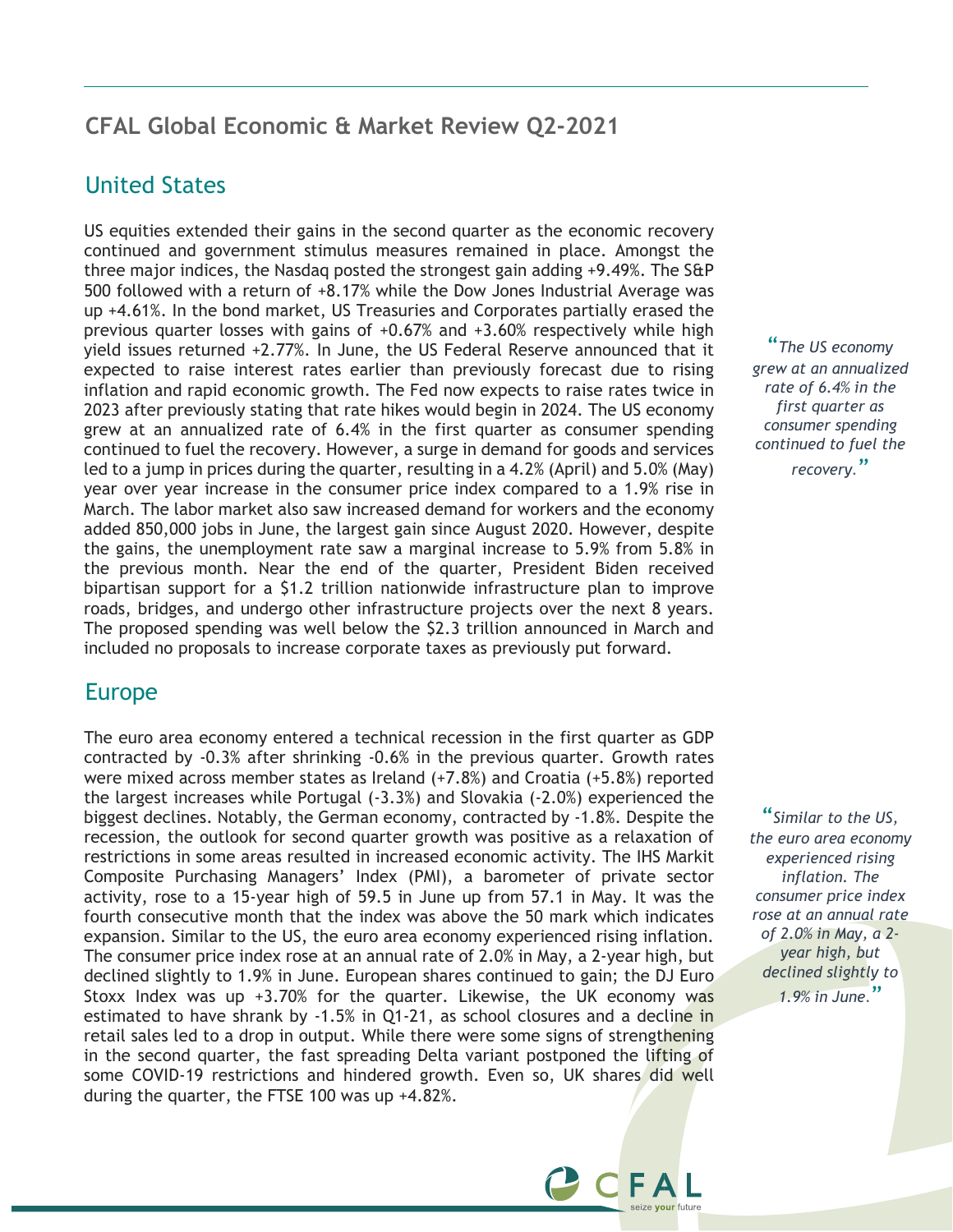#### Asia Pacific

China's GDP grew by an annual rate of 18.3% in Q1-21, representing the highest growth since the country began reporting quarterly growth in 1992. However, on a quarter-on-quarter basis, the country experienced sluggish growth of 0.6% indicating a slowdown in momentum for the world's second largest economy. As well, unemployment has yet to return to pre-pandemic levels standing at 5.1% as of April including youth unemployment which remains high at 13.6%. The Chinese government has a target growth for 2021 of 6.0% while economists forecast growth of 8.0%. Chinese equities experienced gains in Q2-21 and the Shanghai SE Composite increased +4.34%. Elsewhere in Asia, the Japanese economy shrank more than expected in Q1-21 due to rising COVID-19 infections and a slow vaccine rollout. The world's third largest economy shrank by an annualized rate of -3.9% as global chip shortages led to a slowdown in exports. However, this was partly offset by an increase in global demand for cars and electronics. Japan's economy is forecast to grow by 2.7% this year. The outlook for Q2 remained grim, as the continued rise in COVID-19 cases resulted in the Japanese government extending the state of emergency until June 20 which led to a drop in consumer spending. There was also additional uncertainty about whether or not spectators would be allowed at the 2020 Tokyo Olympic Games which had been rescheduled to start in July 2021. The country reportedly spent \$15.4 billion on the games including \$3 billion for the delay and could potentially lose over \$800m in ticket revenues if spectators are banned. These losses would spread to the wider economy and could impact economic growth for years to come. Japanese equities declined during the quarter with the Nikkei 225 falling by -1.3%.

#### Emerging Markets

The MSCI Emerging Markets Index posted a return of +4.42% in Q2-21, underperforming the MSCI World Index which gained 7.31%. Economic growth in emerging market (EM) countries continued to lag developed nations due to low vaccination rates and the rapid spread of new variants. India's economy grew 1.6% year over year in Q1-21, however, a second wave of the virus, which resulted in the government imposing strict lockdowns, likely dragged down growth in Q2-21. In addition, the country had limited supply of vaccines despite being the world's largest vaccine producer. India recorded the second highest number of COVID-19 cases worldwide at over 28 million but at the end of the quarter fewer than 4.0% of the 1.38 billion population were fully vaccinated. In June, Moody's slashed India's growth forecast for 2021 from 13.9% to 9.6%, stating that a faster vaccination process is paramount in restricting economic losses. Brazil's economy returned to pre-pandemic levels in Q1-21 as the country grew 1.2% from the previous quarter. Latin America's largest economy was boosted by agricultural exports and the largest fiscal stimulus of the EM countries which allowed it to outperform most countries in the region. The Brazilian government spent 8.3% of GDP on stimulus, double the amount spent by China and India. The majority of the spending included cash payments of \$233 per month to residents. In Mexico, strong growth in the neighboring US resulted in a quarterly expansion of 0.8% in Q1-21. Economists expect growth of 5.5% for 2021. The continued recovery in the US has

"*The Chinese Government has a target growth for 2021 of 6.0% while economists forecast growth of 8.0%.*"

"*The Brazilian government spent 8.3% of GDP on stimulus, double the amount spent by China* 

*and India.*"

CCFAL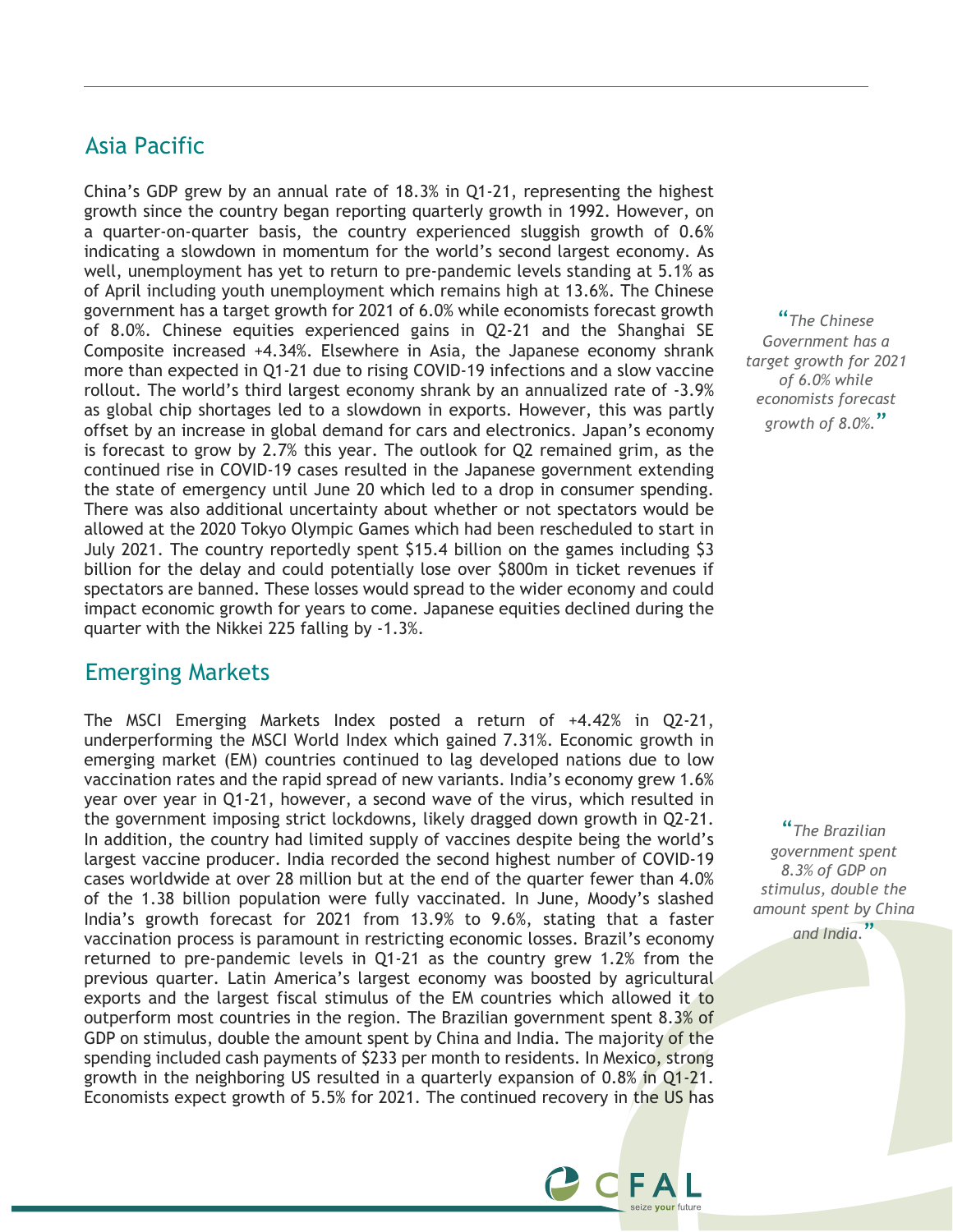boosted demand for Mexican exports and resulted in increased remittance inflows. While faster progress in vaccinations is expected to improve the recovery in EM countries it is likely that most countries will not achieve widespread immunization until the end of 2021 or later. S&P Global projects real GDP growth in emerging market countries excluding China of 6.4%.

#### **Commodities**

After a weak first quarter, gold prices recovered slightly (+3.65%) but remained down for the year as the metal struggled amidst strong demand for risk assets. Silver continued its outperformance of gold, rising +7.00% to reduce its year to date loss to -1.05%. The US dollar was flat during the quarter and thus did not have a meaningful impact on either metal. Elsewhere in the metals market, copper prices continued to rally due to a positive outlook for global economic growth. The metal was up +7.18% in Q2-21, its third consecutive quarter of gains. Meanwhile, U.S. WTI crude prices continued their strong recovery from the pandemic low, gaining another +24.19% in the second quarter. Year-to-date, oil prices have risen +51.42% leading to higher gas prices and causing inflation concerns. Despite the steady rise in demand for oil, OPEC has not expressed any desire to increase current production levels. Oil prices are near a politically sensitive level, and we expect some pressure to tame prices as higher costs pose a risk to global growth. Notably, lumber prices cooled significantly, falling -29.05% during the quarter, taking the year-to-date performance to -17.99%. The decline shows that while demand for housing and housing supplies remains strong, a large portion of the price increase was driven by speculators thus we are seeing this reversion. This reversion is expected to continue as supply increases from wood mills returning to full capacity and should help to ease overall inflation concerns.

#### **Conclusion**

The global economy still faces a threat from increases in COVID-19 cases, the spread of new variants and lack of vaccines in some regions. Despite the progress made, these setbacks could result in a slowdown in the global economic recovery. The success of vaccination programs in some countries around the world has led to an improvement in the outlook for global growth. However, an uneven recovery is likely to persist as some countries will have a difficult time returning their economies to pre-pandemic levels due to vaccine shortages and fiscal limitations. For now, those countries who can afford to do so will continue to provide support to shore up their economies. Pandemic related issues are likely to remain at the forefront for the foreseeable future and we expect that investor uncertainty will persist and from time to time rattle global markets. Given the current state of affairs, it is doubtful that we will return to pre-pandemic norms anytime soon.

"*Despite the steady rise in demand for oil, OPEC has not expressed any desire to increase current production levels.*"